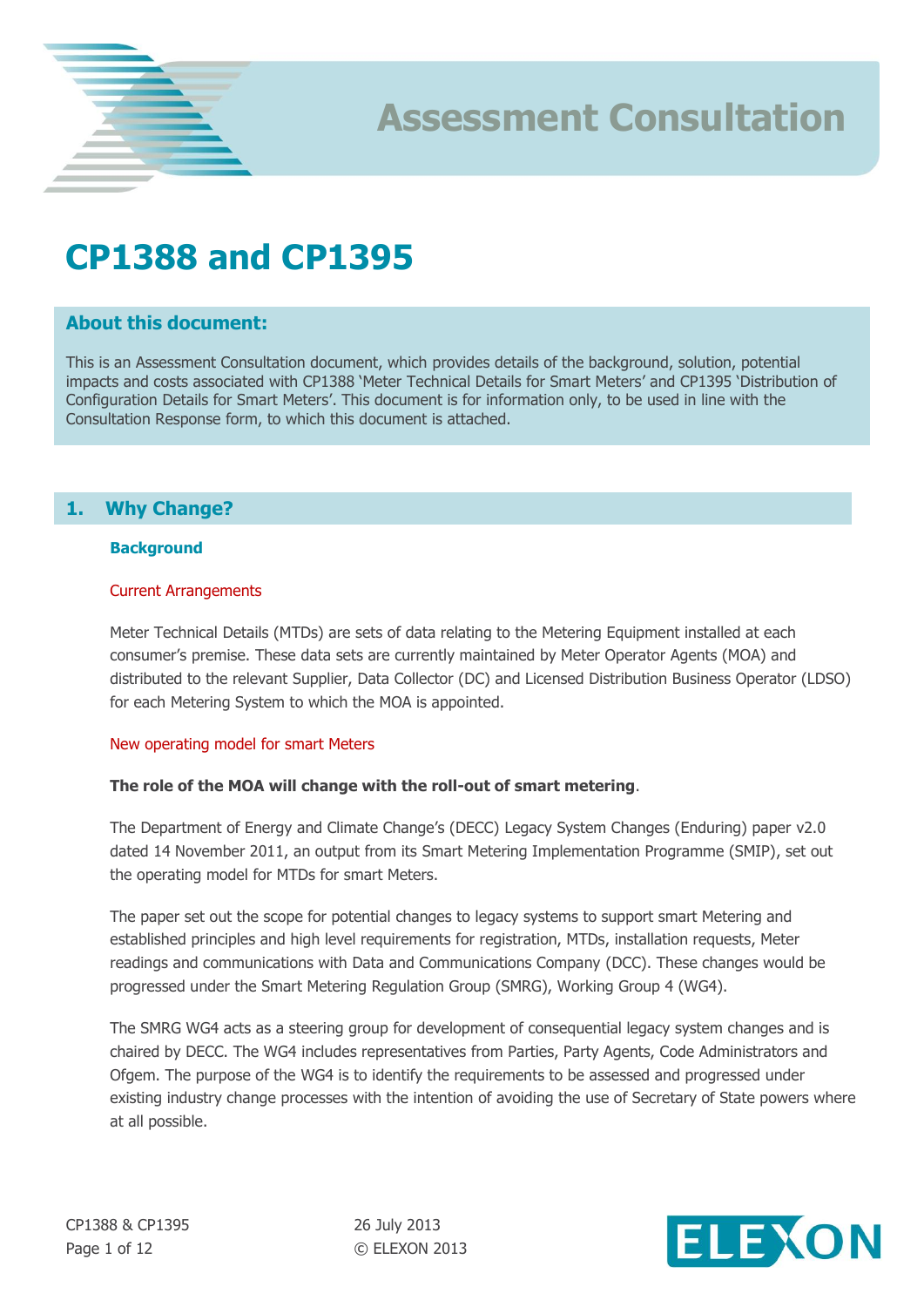

Under the new operating model, **the MOA will continue to install and maintain Meters via site visits**, when requested by the relevant Supplier. However, **only Suppliers will be able to configure smart Meters remotely**, for example, to set and change the Meter's tariff registers to effect a change of Standard Settlement Configuration (SSC). They will achieve this by sending the relevant service request via the DCC User Gateway, which will result in the appropriate command being sent to the smart Metering System.

It is anticipated that where remote configuration is not possible, for example due to a local failure of the Wide Area Network (WAN), the MOA may be instructed by the Supplier to update a configuration locally (e.g. using a handheld terminal) subject to the DCC/Smart Energy Code (SEC) security architecture.

DECC considered five options when setting out the new operating model:

- Option 1 Supplier logical owner, but discharges responsibility for configuration via the NHHMOA;
- Option 2 NHHMOA sends a D0150 as a single rate, Supplier updates with actual configuration and sends revised D0150 and D0149 to NHHDC and LDSO;
- Option 3 NHHMOA sent copies of DCC request/responses by Supplier and populates D0150/D0149 as at present;
- Option 4 as option 2 but with changes to existing D0150/D0149 (e.g. Using optional fields, rather than defaulting to single rate); and
- Option  $5 -$  as option 2 but using new flows.

It preferred "option 2", which introduced the new principle of Suppliers establishing and sending MTDs. This option was also intended to allow the utilisation of existing flows, rather than necessitating the creation of new flows, in a bid to minimise change.

#### BSC-MRA Working Group

DECC passed the development of the solution to the industry to develop the new operating model. ELEXON established the Balancing & Settlement Code (BSC) – Master Registration Agreement (MRA) Working Group to consider details and provide a response to SMRG WG4.

When passing the work on to the Group, DECC made it clear that it was happy for industry to develop a workable solution as long as it met the overall objectives for the SMIP. This provided the Group with more flexibility than other work streams, such as the registration-related work, which was more tightly defined due to its direct link with the DCC procurement activity.

The Group's membership was put forward by interested parties following an invitation to the BSC and MRA change co-ordinator mailing lists. The Group was formed from across the industry (large and medium

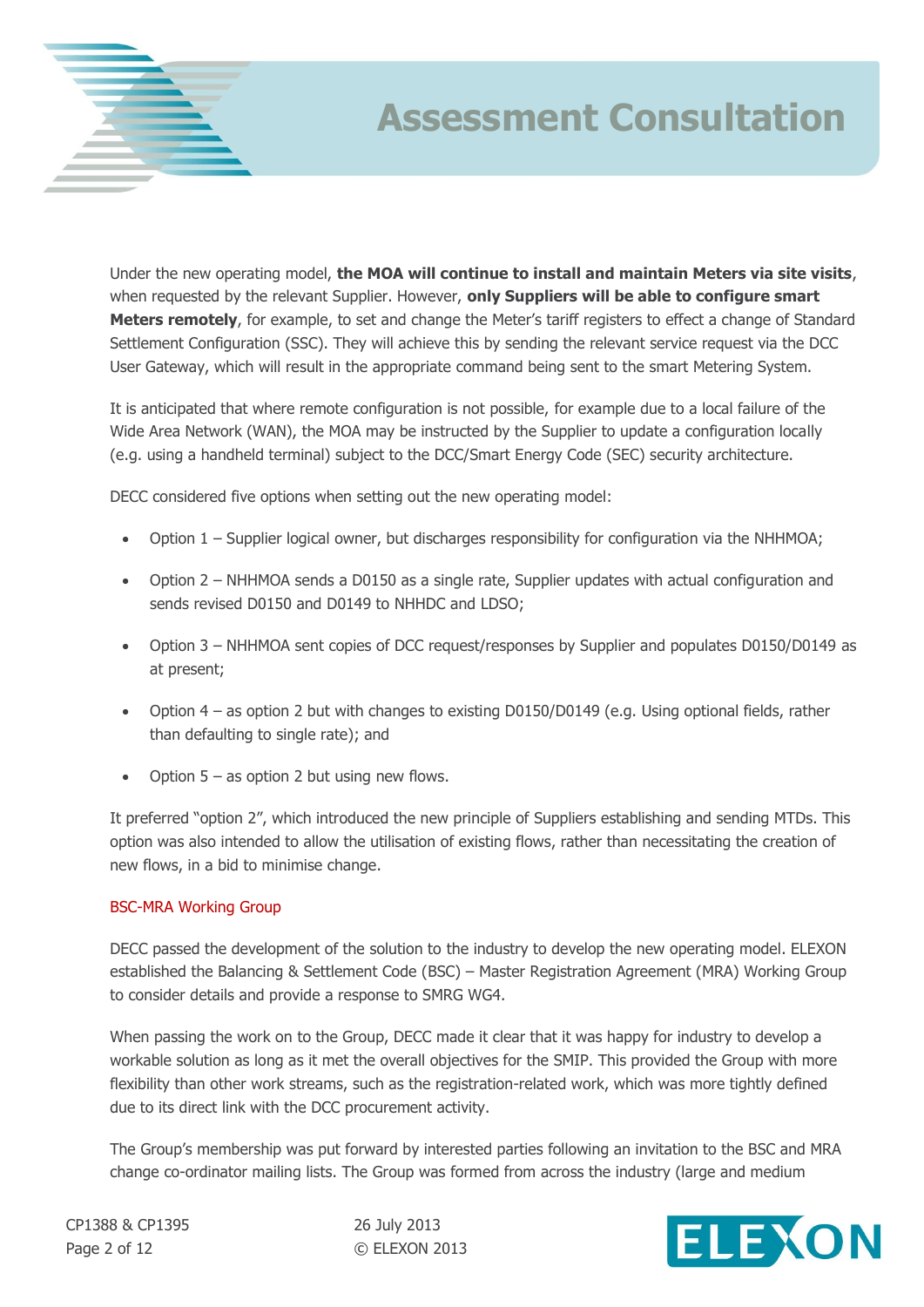

Suppliers, LDSOs and independent Supplier Agents), as well as ELEXON and Gemserv (and for one meeting Ofgem).

This group met seven times between 27 February 2012 and 12 February 2013 and issued a consultation on a high-level solution on 1 October 2012.

At its earlier meetings, the Group noted benefits in re-using D0149/D0150 but didn't want to rule out using new flows as they may be less risky; and also wanted to investigate a potential minimal change option where the MOA distributes, but not necessarily generates, complete MTDs. It also agreed that any solution should be driven by industry preferences. The Group then looked at these two fundamental issues in more detail.

The Group applied alternative MOA distribution approach to business scenarios to identify benefits and issues. Although it felt it was desirable to have minimum participant process and system impacts, the Group's analysis revealed that an MOA led distribution of MTDs would be more complex, with more dependencies and potential points of failure. **It therefore concluded that its preference was for distribution of MTDs by Suppliers.**

### **Question 1** (for CP1388 and CP1395)

**Do you agree that an MOA distribution approach would be more complex and have more potential points of failure that could not be appropriately mitigated than a Supplier distribution process?**

With respect to the MTD format, the Group considered whether current flows should be re-used or whether modified/new flows would be more appropriate. **The Group's preference was for new flows** so as to minimise enduring process risk over immediate implementation risk, concluding that new dataflows were "cleaner" and more easily identifiable as part of an exceptions process.

On the 1 October 2012, ELEXON issued a consultation on the high level solution and optional solution elements. The responses from the industry consultation included those from Suppliers (large, medium and small), LDSOs, MOAs and Data Collectors. Twelve out of 19 respondents supported the overall high level proposal, but there was a diversity of views about some of the features of the solution. The complete set of responses can be found [here.](http://www.elexon.co.uk/wp-content/uploads/2012/10/Smart-MTD-consultation-responses.pdf)

Subsequent meetings finalised the detail of the Group's preferred option, which became CP1388.

### CP1388 'Meter Technical Details for Smart Meters'

ELEXON raised CP1388 to implement the Group's agreed way forward, which is aligned with "option 5" from DECC's Legacy System Changes (Enduring) paper. It also raised MRA DTC CP3380, to capture the new dataflows in the Data Transfer Catalogue.

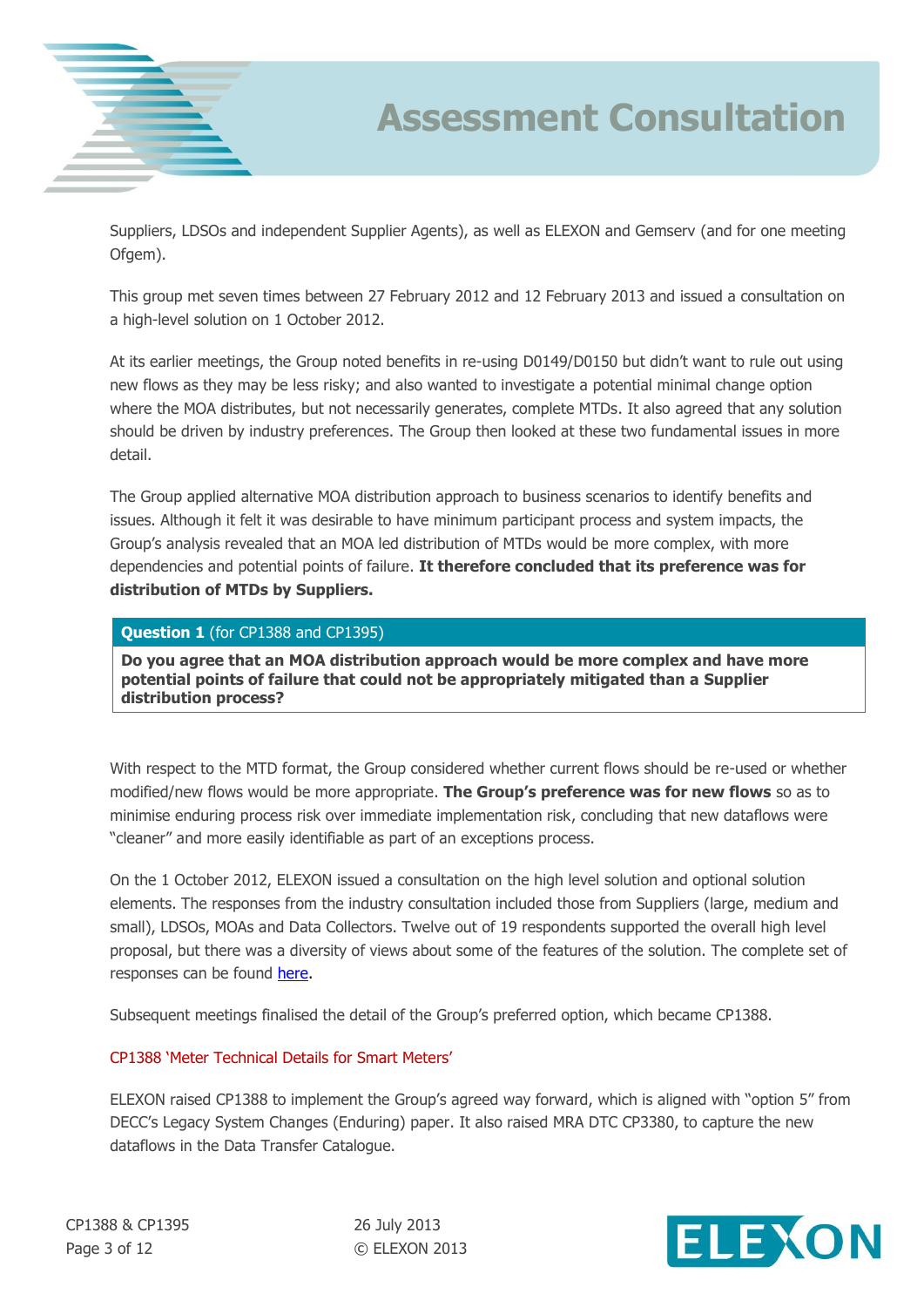

It issued CP1388 for consultation on the 28 December 2012 under CPC00722, with responses due back on 24 January 2013. In general, respondents provided consistent views reflecting positions throughout the development of CP1388. The only new view was on widening the scope of the change to include smart Meters not compliant with the SMETS. However, this is outside of the scope of the CP and the associated Approved Modification Proposal P292 'Amending Supplier & Meter Operator Agent responsibilities for smart [Meter Technical Details'](http://www.elexon.co.uk/mod-proposal/p292/).

The Group met again on the 12 February 2013 to consider the consultation responses. They reviewed the comments on the redlined text and agreed that none of the suggested amendments were material, and that they merely added clarification. The Group also noted that whilst a number of opinions had been shared, no new arguments had been raised. It agreed, **subject to some clarification changes, the solution in CP1388 was fit for purpose**.

#### P292 'Amending Supplier & Meter Operator Agent responsibilities for smart Meter Technical Details'

As the new operational model of the Supplier configuring the Meter would impact on the responsibilities for who establishes the MTDs, it became clear that a Modification to the BSC was required before any detailed solution could be progressed.

E.ON raised P292 on 4 March 2013 to enable changes to Supplier and NHHMOA responsibilities for MTDs for smart Meters. **Without such a Modification, detailed solutions could not be approved without causing conflict with the BSC.**

The Panel made its final recommendation that P292 should be approved at its meeting on 9 May 2013, with Ofgem subsequently approving P292 on 19 June 2013.

The provisions of P292 will come into effect on the 26 June 2014 as part of the June 2014 Release.

#### Progression of CP1388

At the time that ELEXON presented CP1388 to the SVG for decision, P292 had not been approved, DECC had not decided to delay the mass rollout of smart Meters and no alternative solutions to CP1388 had been raised. Without the approval of P292, the Supplier Volume Allocation Group (SVG) could only make a recommendation to the Panel on CP1388 on whether or not to approve the change.

ELEXON presented CP1388 to the SVG at its meeting on the [5 March 2013.](http://www.elexon.co.uk/meeting/svg-145/) The SVG could not make a unanimous endorsement of CP1388, but all agreed that 'no change' is not an option. It therefore **recommended by majority that the Panel reject CP1388**, but supported June 2014 Release, if approved.

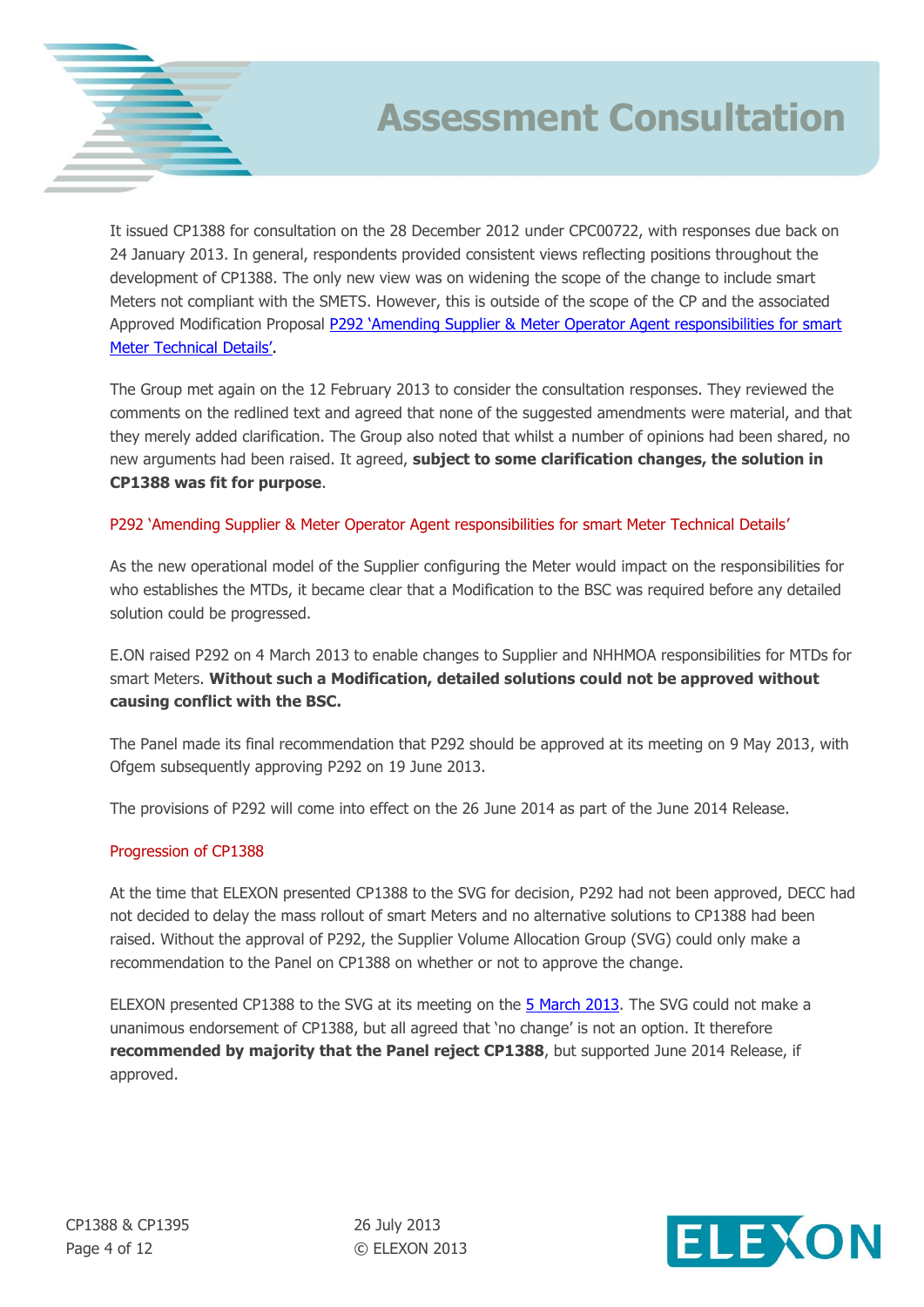

#### CP1388 Education Session

The Panel were aware that there were divergent views on a detailed solution, and therefore asked ELEXON to hold a session to explain CP1388 to the industry and see if any new opinions or solutions would be raised. ELEXON held the session on the 20 June 2013.

No new opinions were raised but British Gas made it known that it was mindful of raising an alternative to CP1388.

#### CP1395

British Gas raised CP1395 'Distribution of Configuration Details for Smart Meters' on 19 July 2013 to address this issue, which is similar to "option 3" from DECC's Legacy System Changes (Enduring) paper. Prior to raising CP1395, British Gas consulted with a small number of participants that had expressed an interest in its proposal.

## **2. Solution**

This section sets out the two solutions for managing MTDs for smart Meters as identified in CP1388 and CP1395 respectively. Although there may be other options, Parties have not raised these through a CP. As such, assessment should be carried out on the merits of CP1388 and CP1395 against the baseline and each other. Attachment E provides a breakdown of each change and an assessment of the two solutions and likely impact, specifically risk to Settlement, of each solution.

#### **Question 2** (for CP1388 & CP1395)

**Do you agree with the analysis of both CPs presented in Attachment E?**

#### CP1388

For smart Meters, it is proposed that MTD are split into two flows:

- Smart Device Details consisting of information that is sourced by the MOA based on the Meter and other smart equipment installed on site;
- Smart Meter Configuration Details consisting of register mappings and other configuration data that can be set or amended by the Supplier remotely via the DCC.

Responsibility for sourcing and maintaining the Smart Device Details will remain with the MOA. The MOA will provide the Smart Device Details to the Supplier when a smart Meter is installed, replaced or removed or when any changes are made to the Smart Device Details.

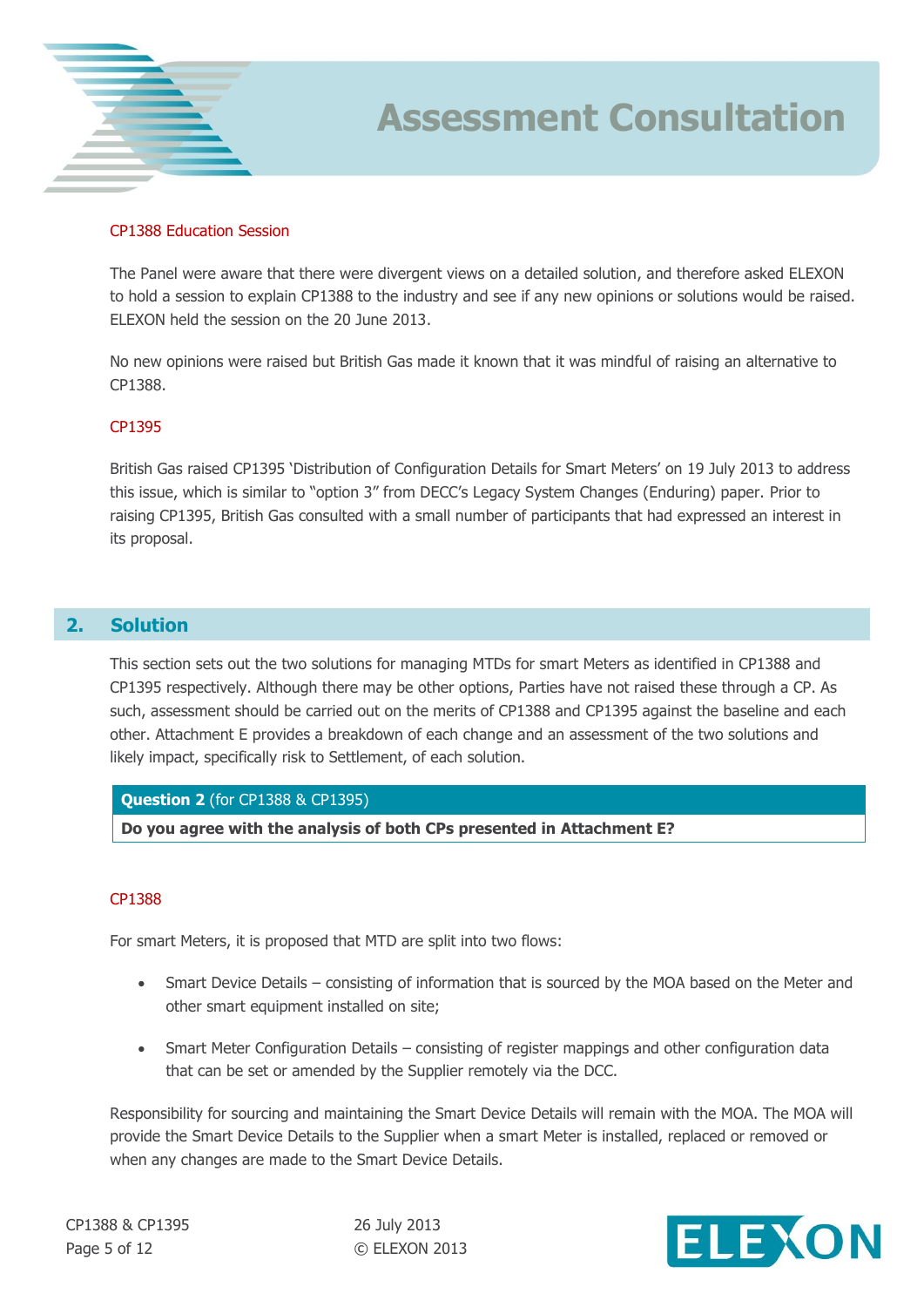

Responsibility for sourcing and maintaining the Smart Meter Configuration Details will rest with the Supplier. If the MOA configures the smart Meter locally, the MOA will send Smart Meter Configuration Details to the Supplier. The smart Meter can then be re-configured remotely by the Supplier, if required, once communications have been re-established.

Whenever there is a change to the Smart Device Details, the Supplier will forward the Smart Device Details to the LDSO (and optionally to the NHHDC).

Whenever there is a change to the Smart Meter Configuration Details, the Supplier will forward these to the NHHDC and LDSO (and optionally to the MOA).

The Supplier will not be required to send the Smart Device Details and Smart Meter Configuration Details as a pair, but may choose to do so.

The Supplier will also be responsible for distributing the Smart Device Details and Smart Meter Configuration Details to the appropriate participants on change of MOA and change of NHHDC and to the new Supplier on change of Supplier.

**Question 3** (for CP1388)

**Do you agree with the proposed change CP1388?**

### **Question 4** (for CP1388)

**What risks to Settlement do you believe may be a result of implementing CP1388?**

## CP1395

Suppliers will be responsible for maintaining accurate Smart Meter Configuration Details - consisting of register mappings and other configuration data that can be set or amended by the Supplier remotely via the DCC.

The MOA will retain responsibility for the collation and distribution of MTDs and will continue to use the 'Non Half-hourly Meter Technical Details' (D0150) and 'Notification of Mapping Details' (D0149) for these purposes, irrespective of whether the Meter is smart or non-smart.

Following remote configuration of a Smart Meter (on initial installation, Meter exchange or change of SSC etc), the Supplier will provide the new configuration details to the MOA. The method of transfer will be by agreement between the Supplier and the MOA – including bi-lateral (DTC) flows, internal system flows or a new standard industry flow – the Smart Metering Configuration Details flow.

Supplier requests for the MOA to install other smart metering equipment (such as a communication hub or In-Home Display) and confirmation by the MOA will be subject to bi-lateral agreement between the Supplier

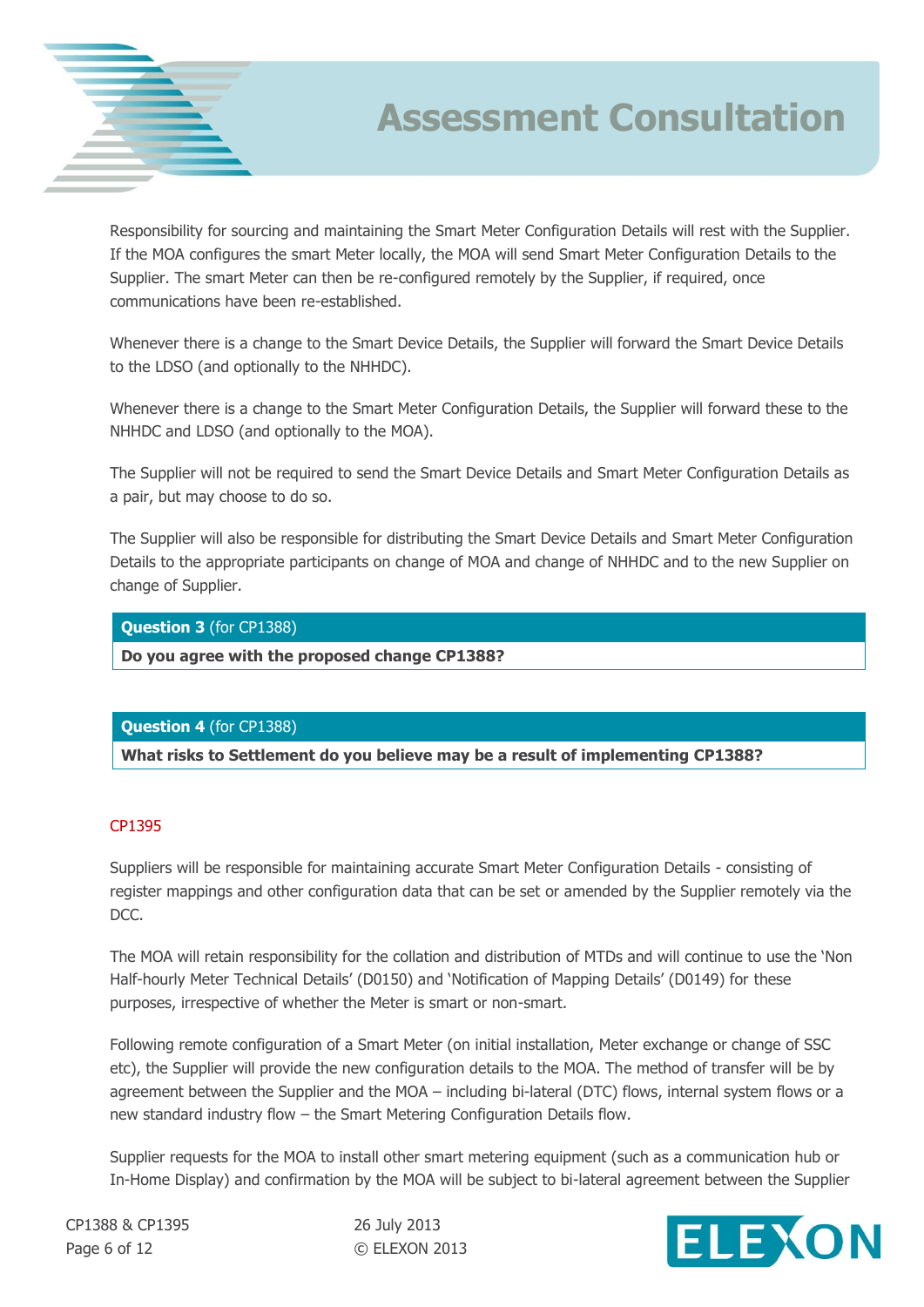

and the MOA. This does not preclude a separate standard industry flow(s) being developed under the MRA, if required.

#### **Question 5** (for CP1395)

**Do you agree with the proposed change CP1395?**

### **Question 6** (for CP1395)

**Do you agree with the timescales for transfer of data as set out in CP1395?**

### **Question 7** (for CP1395)

**What risks to Settlement do you believe may be a result of implementing CP1395?**

### Assumptions for CP1388 and CP1395

For both CP1388 and CP1395 it is assumed that:

- Where a smart Meter is serviced by the DCC, security and communications details will remain the responsibility of the DCC and its service providers.
- Where there is a need to transfer security and communications details, this will be via the DCC User Gateway and that the interface definitions will form part of SEC governance. This would include the transfer of such data to and from the DCC and Smart Metering System Operators (SMSO) on 'optin'/'opt-out' of DCC Services (i.e. for Non Domestic, Profile Class 3 and 4 Metering Systems).

### Subsequent CPs likely required if CP1388 or CP1395 were approved

#### Change of Measurement Class

The scope of CP1388 and CP1395 excludes the Change of Measurement Class (CoMC) processes. This is because further consideration is needed in the wider context of potential changes to the Metering Codes of Practice and the use of elective HH metering. These processes are likely to be subject to a subsequent CP, which will also need to take into account any arising from Issue 49 'Change of Measurement Class (CoMC) process for Advanced Meters

#### PARMS Serials

The Performance Assurance Board (PAB) may want changes to the relevant Performance Assurance Reporting and Monitoring System (PARMS) Serials.

For CP1388, this would be to reflect the transfer of some of the MOA's responsibilities to the Supplier.

CP1388 & CP1395 26 July 2013 Page 7 of 12 © ELEXON 2013

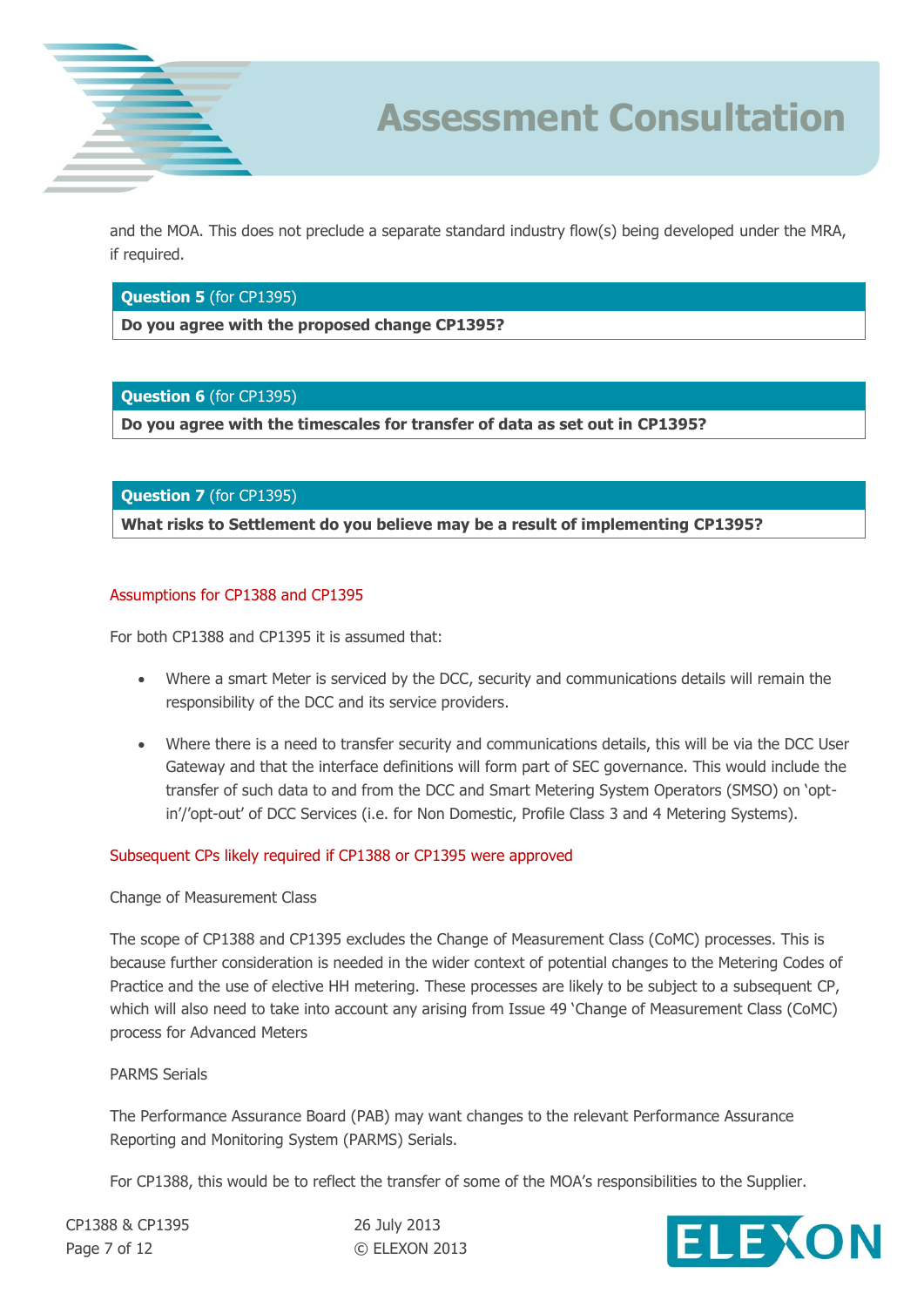

For CP1395, the PAB may want to measure timeliness of communicating the new Smart Meter Configuration Details from the Supplier to the MOA, in which case this would require a new PARMS Serial.

These will need to be progressed via a separate Change Proposal. Otherwise, PARMS would remain unchanged.

#### **Justification**

Provided here is a summary of why the proposers believe their solution is better than the baseline and the other CP, along with ELEXON's overall view on the benefits and drawbacks of the two solutions.

Both solutions are compatible with the new operating model for smart Meters as set out in the Legacy System Changes (Enduring) v2.0 paper and detail how the Supplier will discharge its responsibilities, defined by P292, for MTDs for smart Meters.

Attachment E provides ELEXON's analysis on each element of the two CPs.

### CP1388

The proposed solution reflects the Group's and consultation respondents preferred solution for each element.

The proposed change reflects the revised responsibilities set out in P292 and avoids making the MOA a "post-box" for configuration changes made by the Supplier. Given that configuration changes will usually be made by the Supplier, moving responsibility for distributing data from the MOA to the Supplier will ensure that NHHDCs and LDSOs receive the data they need from a single source at the same time as the Meter readings. The recipients will know who to chase for missing details.

CP1388 would need to be run in parallel with legacy arrangements.

It introduces the more risk in terms of implementation and costs. However, it is less risky in terms of timeliness and distribution of MTDs and Meter readings to the NHHDC, therefore has less risk to Settlement.

Using new dataflows is "cleaner" as it enables the easy identification of the Meter type and those responsible for dataflows. This will therefore help in exception reporting.

#### CP1395

Retaining the use of the D0149/D0150 aligns closer to the agreed minimal change principal than CP1388 and introduces less risk and costs in terms of implementation.

The extended use of the D0149/D0150 removes any possible ambiguity during the change of Supply processes around what set of flows a Supplier should be expecting to receive. That is, with respect to Supplier systems waiting for the receipt of the D0149/D0150 or new Smart Device Details and Smart Meter

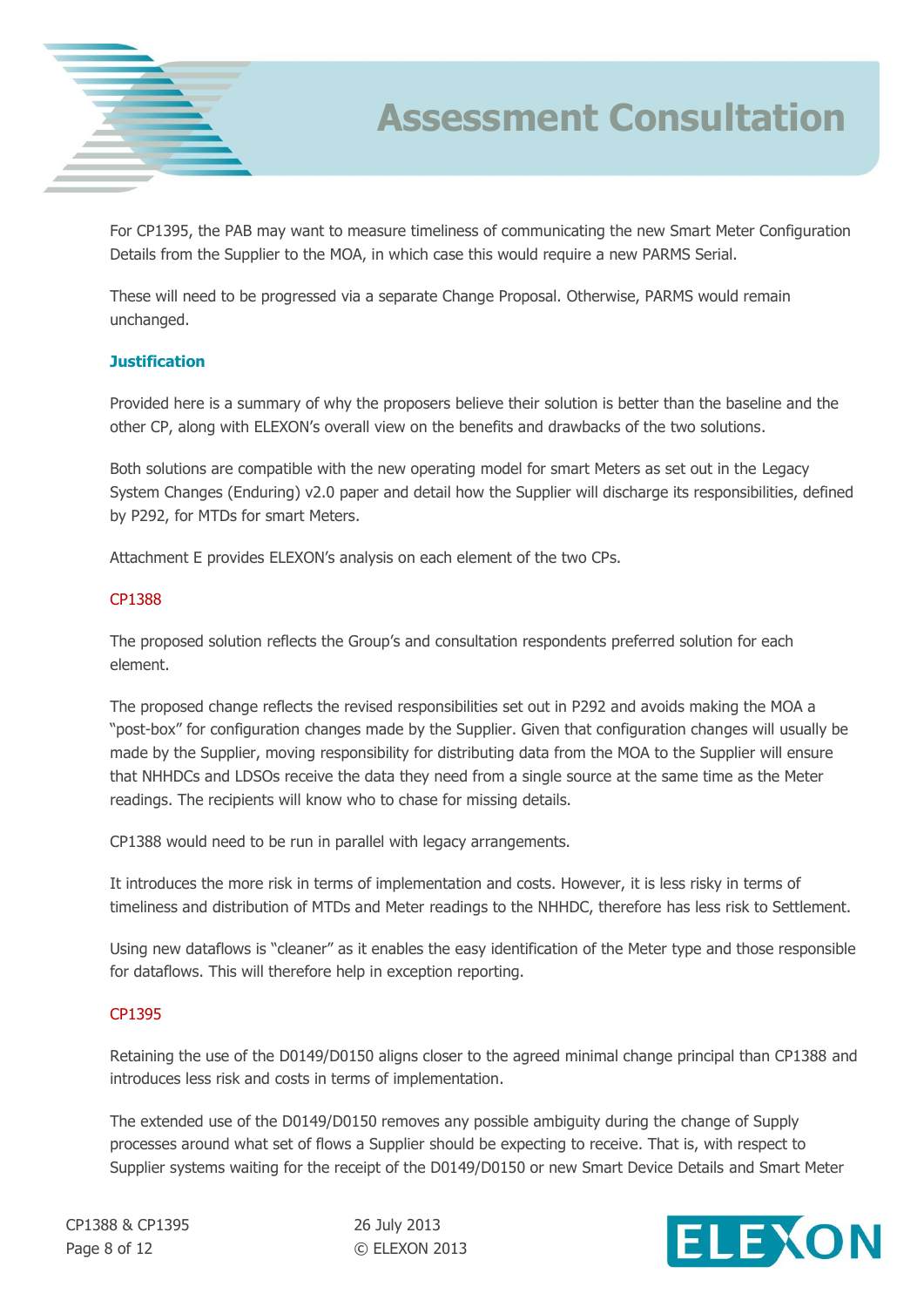

Configuration Details. In terms of missing MTD on change of Supplier, the new Supplier needs to understand which party it is expecting the MTD from. If not addressed, these could potentially add risk to the customer experience through change of Supply events, but more importantly to Settlement. It's difficult to track and escalate missing data if there is uncertainty around the nature of the data and its source.

Under proposals for the centralisation of services under the DCC in the Ofgem Smarter Markets Smart change of Supplier Workstream, it has been suggested that the DCC could become a central point for the storage and communication of MTD. If a central MTD register were to be implemented then any changes implemented here would very much be a short term solution. Cost savings are delivered by minimising the cost of implementation and amount of change and disruption to current business processes. Therefore, CP1395 would not be wasted effort if other solutions are developed through the smarter markets work.

On the other hand, the NHHMOA would just be performing a 'pass through' function, which is unlikely to be as efficient as sending the data directly between the participant that carries out the configuration (the Supplier) to the participant that needs the configuration (the NHHDC). This introduces the risk of lateness and error in the MTDs and in interpreting the Meter readings.

## **3. Impacts and Costs**

### **Potential Central Impacts and Costs**

### CP1388

| <b>ELEXON Estimated Costs and Potential Impacts</b> |                                             |                                   |  |  |
|-----------------------------------------------------|---------------------------------------------|-----------------------------------|--|--|
| <b>Document Changes</b>                             | <b>System</b><br><b>Changes/Impacts</b>     | <b>Total</b>                      |  |  |
| <b>BSCP504</b>                                      | No system changes or<br>impacts identified. | 1 man day equating to<br>£240 $1$ |  |  |
| <b>BSCP514</b>                                      |                                             |                                   |  |  |
| <b>BSCP515</b>                                      |                                             |                                   |  |  |
| SVA Data Catalogue<br>Volume 1                      |                                             |                                   |  |  |
| SVA Data Catalogue<br>Volume 2                      |                                             |                                   |  |  |

ELEXON has issued v0.2 of the redlined changes for Participant Impact Assessment (IA), which addresses the comments from the previous IA consultation. Further amendments are likely to be required with respects to the November 2013 Release.

 $\overline{a}$ 



<sup>&</sup>lt;sup>1</sup> Includes all activities associated with implementing this proposal.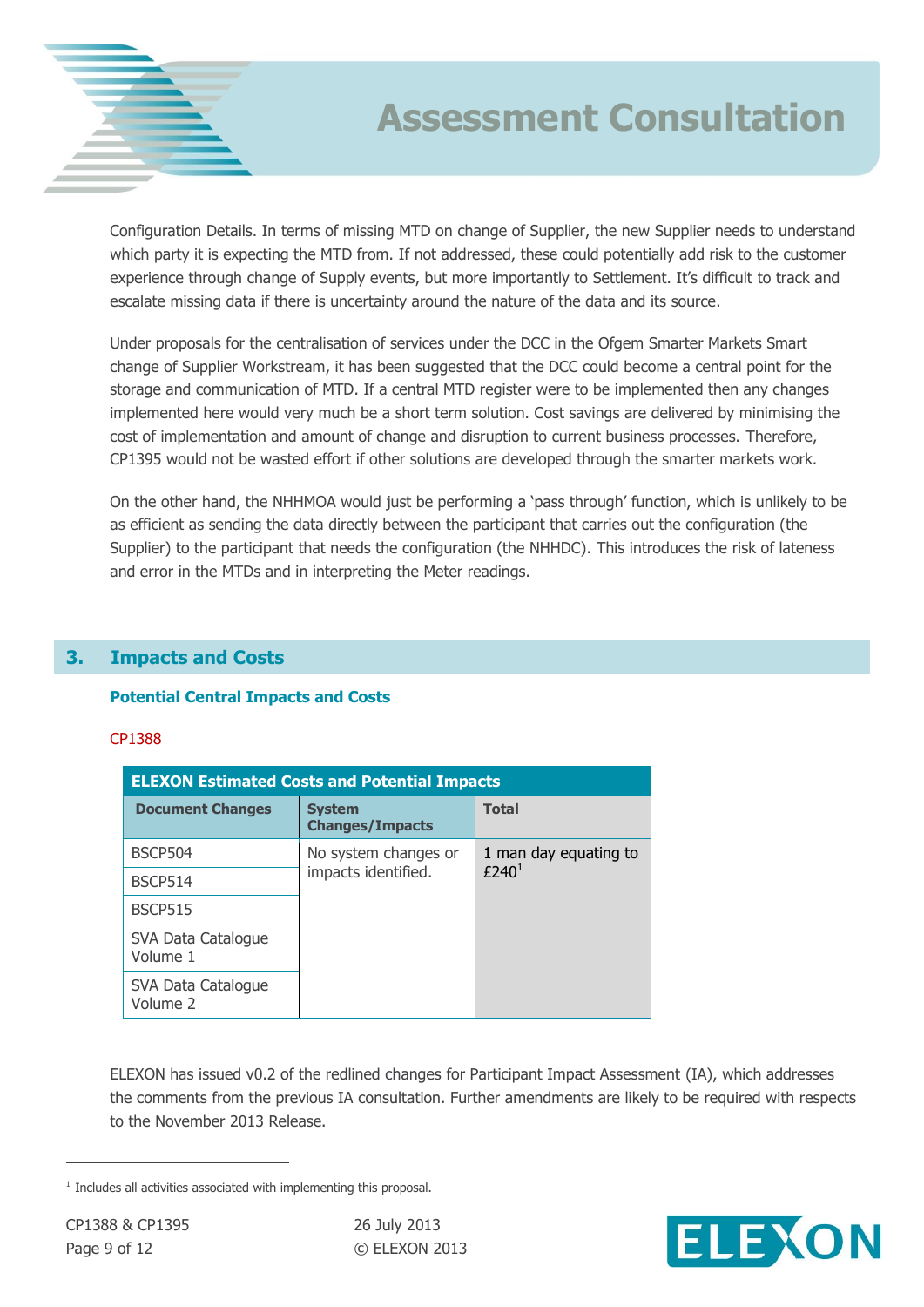

## CP1395

| <b>ELEXON Estimated Costs and Potential Impacts</b> |                                             |                                   |  |  |
|-----------------------------------------------------|---------------------------------------------|-----------------------------------|--|--|
| <b>Document Changes</b>                             | <b>System</b><br><b>Changes/Impacts</b>     | <b>Total</b>                      |  |  |
| <b>BSCP504</b>                                      | No system changes or<br>impacts identified. | 1 man day equating to<br>£240 $2$ |  |  |
| <b>BSCP514</b>                                      |                                             |                                   |  |  |
| <b>BSCP515</b>                                      |                                             |                                   |  |  |
| SVA Data Catalogue<br>Volume 1                      |                                             |                                   |  |  |
| SVA Data Catalogue<br>Volume 2                      |                                             |                                   |  |  |

ELEXON has issued the redlined changes for Participant Impact Assessment (IA), using BSCP514 v26, which will come into effect in November 2013.

## **Potential Party Impacts and Costs**

## CP1388

| <b>Party Impacts</b> |                                                                                                                                                                                                                                                |  |
|----------------------|------------------------------------------------------------------------------------------------------------------------------------------------------------------------------------------------------------------------------------------------|--|
| <b>Party type</b>    | <b>Potential Impact</b>                                                                                                                                                                                                                        |  |
| Supplier             | Significant processes, systems and training to                                                                                                                                                                                                 |  |
| <b>NHHMOA</b>        | handle these flows. All of these will require<br>sufficient lead times to make these changes.<br>Will need to handle two parallel processes,<br>one for smart Meters and one for legacy NHH<br>Meters. The costs are likely to be significant. |  |
| <b>NHHDC</b>         | Significant processes, systems and training to                                                                                                                                                                                                 |  |
| LDSO                 | handle these flows. All of these will require<br>sufficient lead times to make these changes.<br>The costs are likely to be significant.                                                                                                       |  |

 $\overline{a}$ 



<sup>&</sup>lt;sup>2</sup> Includes all activities associated with implementing this proposal.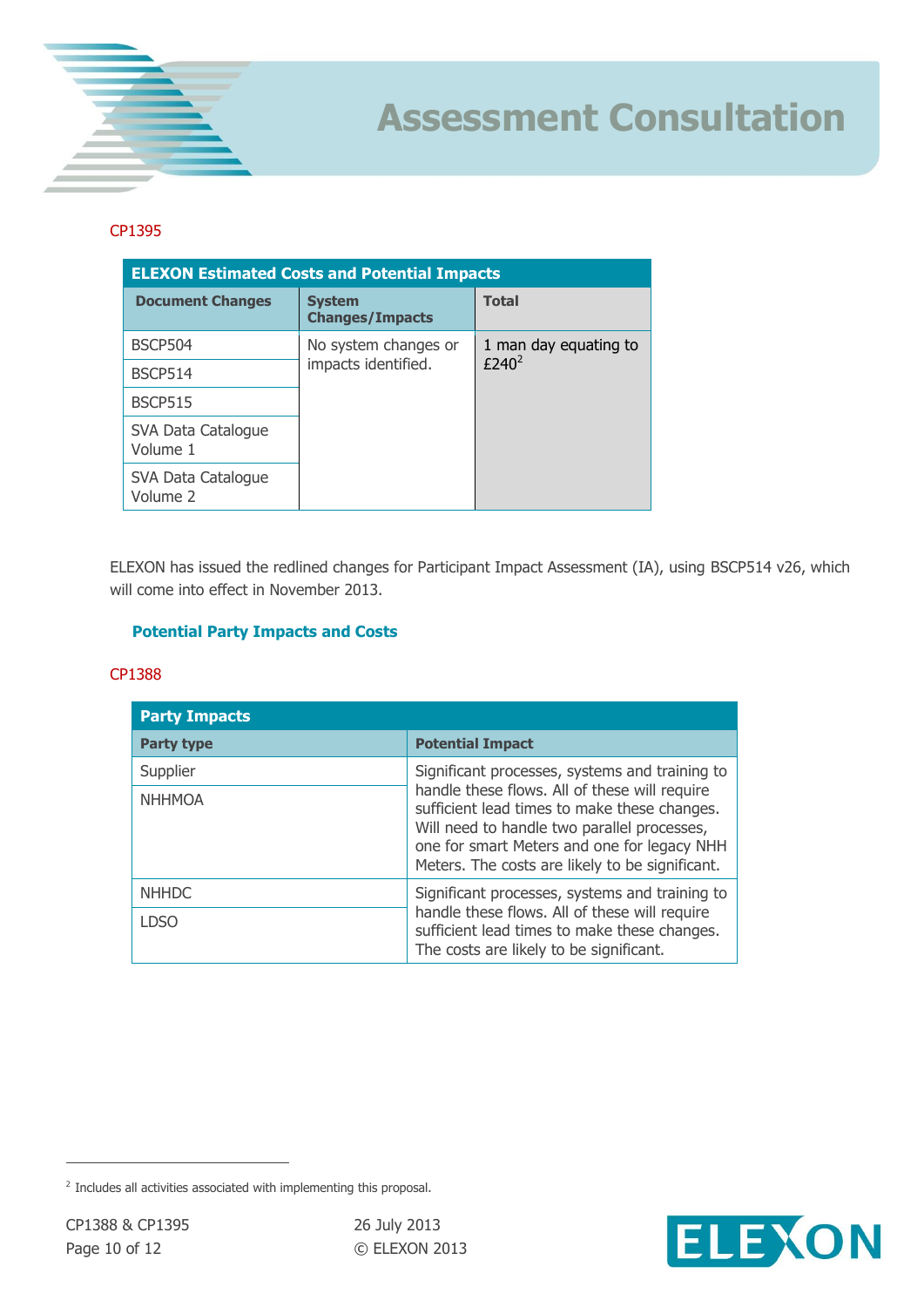

### **Question 8** (for CP1388)

**Is your organisation impacted by CP1388? If yes, please answer the following:**

**Question 8a**

**How is your organisation impacted by CP1388?**

**Question 8b**

**What are the associated costs on your organisation to implement CP1388?**

#### CP1395

| <b>Party Impacts</b> |                                                                                                                                                                                                                                                  |
|----------------------|--------------------------------------------------------------------------------------------------------------------------------------------------------------------------------------------------------------------------------------------------|
| <b>Party type</b>    | <b>Potential Impact</b>                                                                                                                                                                                                                          |
| Supplier             | Minimum processes, systems and training to                                                                                                                                                                                                       |
| <b>NHHMOA</b>        | handle new Smart Meter Configuration<br>Details flow or setting up of bi-lateral<br>arrangements for communicating<br>configuration details. Less impact where the<br>NHHMOA role is "in-house", as will be able to<br>use "underpin" processes. |
| <b>NHHDC</b>         | Some training likely to be required.                                                                                                                                                                                                             |
| I DSC                |                                                                                                                                                                                                                                                  |

### **Question 9** (for CP1395)

**Is your organisation impacted by CP1395? If yes, please answer the following:**

**Question 9a**

**How is your organisation impacted by CP1395?**

**Question 9b**

**What are the associated costs on your organisation to implement CP1395?**

## **4. Implementation Approach**

CP1388 and CP1395 are targeted for implementation on 26 February 2015 as part of the February BSC Systems Release.

#### **Question 10** (for CP1388 & CP1395)

**Do you agree with the implementation approach? If not, why?**